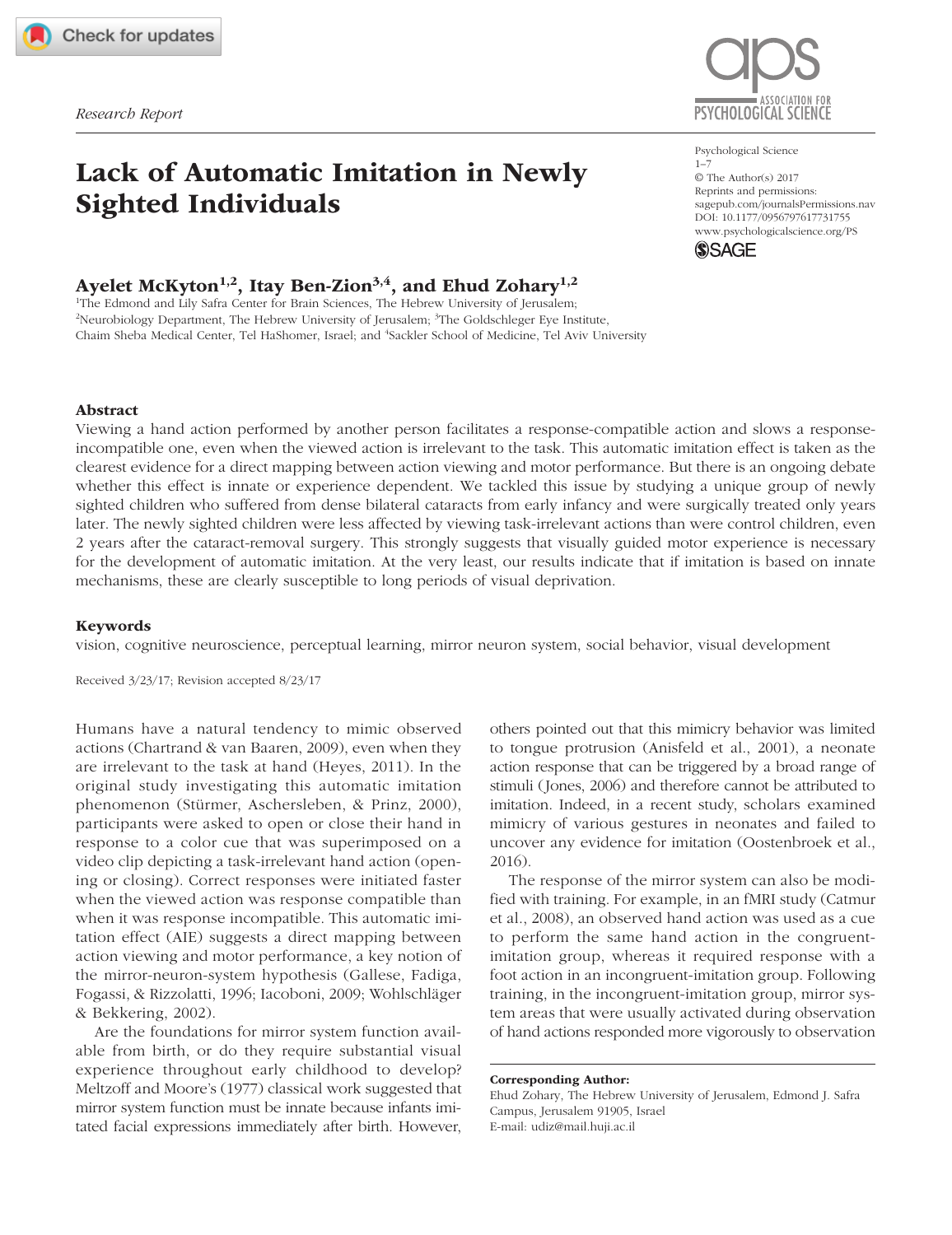of foot actions. These results indicate that mirror system properties change through sensorimotor learning.

In our study, we tested automatic imitation behavior in newly sighted children. If mimicry is innate, we expected to find an immediate or fast recovery of imitation behavior after sight retrieval. If, on the other hand, the mirror system acquires its mirroring properties from learned associations between seen body parts and motor outcomes, we might expect to find slow learning dynamics or a constant deficit implying a critical period for these associations to be acquired.

## Method

## *Participants*

Fifteen Ethiopian children (age: *M* = 12.5 years, *SD* = 2.9) with early-onset bilateral cataracts participated in the experiment. Our sample size was severely limited because of the rareness of the condition (untreated congenital bilateral cataracts). Furthermore, our participants had to be able to recognize others' hand actions to be included in the study. Their dense bilateral cataracts were most likely congenital or developed within a few months after birth, as all had clear nystagmus, a telltale sign of early-onset blindness. Thirteen of the children underwent cataract-removal surgery and an intraocular lens implant. The children's guardians gave their written consent for the operation and for participating in the behavioral testing. The procedures were approved by the ethics committee of the Hebrew University of Jerusalem and Hawassa University. The children performed the behavioral tests in Hawassa Referral Hospital or in their blind schools 2 weeks to 4 years after the operation  $(M = 18.2 \text{ months}, SD = 13.3)$ . For more information regarding the newly sighted participants, see Table S1 in the Supplemental Material available online. Fourteen typically developing Ethiopian children (age:  $M = 11.6$  years,  $SD = 2.1$ ) and 24 typically developing Israeli children (age: *M* = 11.5 years, *SD* = 2.8) were also tested and served as a control group.

## *Preliminary tests*

Previous studies have shown that early-onset visual deprivation is associated with great difficulty in shape and face recognition (Le Grand, Mondloch, Maurer, & Brent, 2001; McKyton, Ben-Zion, Doron, & Zohary, 2015; Ostrovsky, Andalman, & Sinha, 2006; Ostrovsky, Meyers, Ganesh, Mathur, & Sinha, 2009; Putzar, Hötting, & Röder, 2010), but shape recognition from biological motion is spared (Bottari et al., 2015; Hadad, Maurer, & Lewis, 2012). We focused here on the imitation abilities of newly sighted children rather than on their impaired perception. Thus, newly sighted children were included only if they could recognize hands and imitate hand gestures in two preliminary independent tests (15 of an initial group of 21 patients). In the first test, they were shown short video clips of moving body parts (hands, legs, or head) and were asked to move the body part matching the one appearing in the clip. In the second test, they were shown a hand-tapping video clip (as used later in the main experiment) and were asked to imitate the tapping movement.

We also evaluated each participant's visual acuity by assessing his or her contrast sensitivity function (CSF) in a separate experiment. The participants saw gratings of specific spatial frequencies at various contrast levels and were asked to report the grating orientation (horizontal or vertical) on each trial. Their performance at the various contrast levels was used to assess the contrast threshold for each spatial frequency. Plotting the contrast threshold as a function of the spatial frequency yielded the CSF of the participant. The cutoff frequency, the highest frequency that can still be seen by the viewer (using the maximal contrast), was also assessed by fitting the CSF with the truncated log-parabola form (Lesmes, Lu, Baek, & Albright, 2010). For more information about the preliminary tests and the CSF experiment, see the Supplemental Material.

## *Stimuli, design, and procedure*

Participants viewed short videos (800 ms) of red or blue hands tapping on a table (Fig. 1a), presented on a computer screen at a viewing distance of 40 cm. In the beginning, participants had a red and a blue sticker placed on their right hand and left hand, respectively. Participants were instructed to tap with their right hand if the hands in the video were red and with their left hand if the hands were blue, regardless of which hand did the tapping in the video. Crucially, the hand that performed the tapping action in the video either mirrored the hand the participant was instructed to tap with (compatible condition) or did not (incompatible condition). The stickers facilitated fast acquisition of the arbitrary mapping rule between color and required action. After 10 consecutive correct trials, the stickers were removed. To make sure participants remembered the required mapping rule without the stickers, we started the main experiment after another 10 consecutive correct trials.

In the main experiment, there were 168 trials, half of which were compatible with the required action (videos of a right red hand or a left blue hand tapping) and half were incompatible (right blue or left red hand tapping). The same trial order was used for all participants. Each trial began with the video clip of the tapping hand. The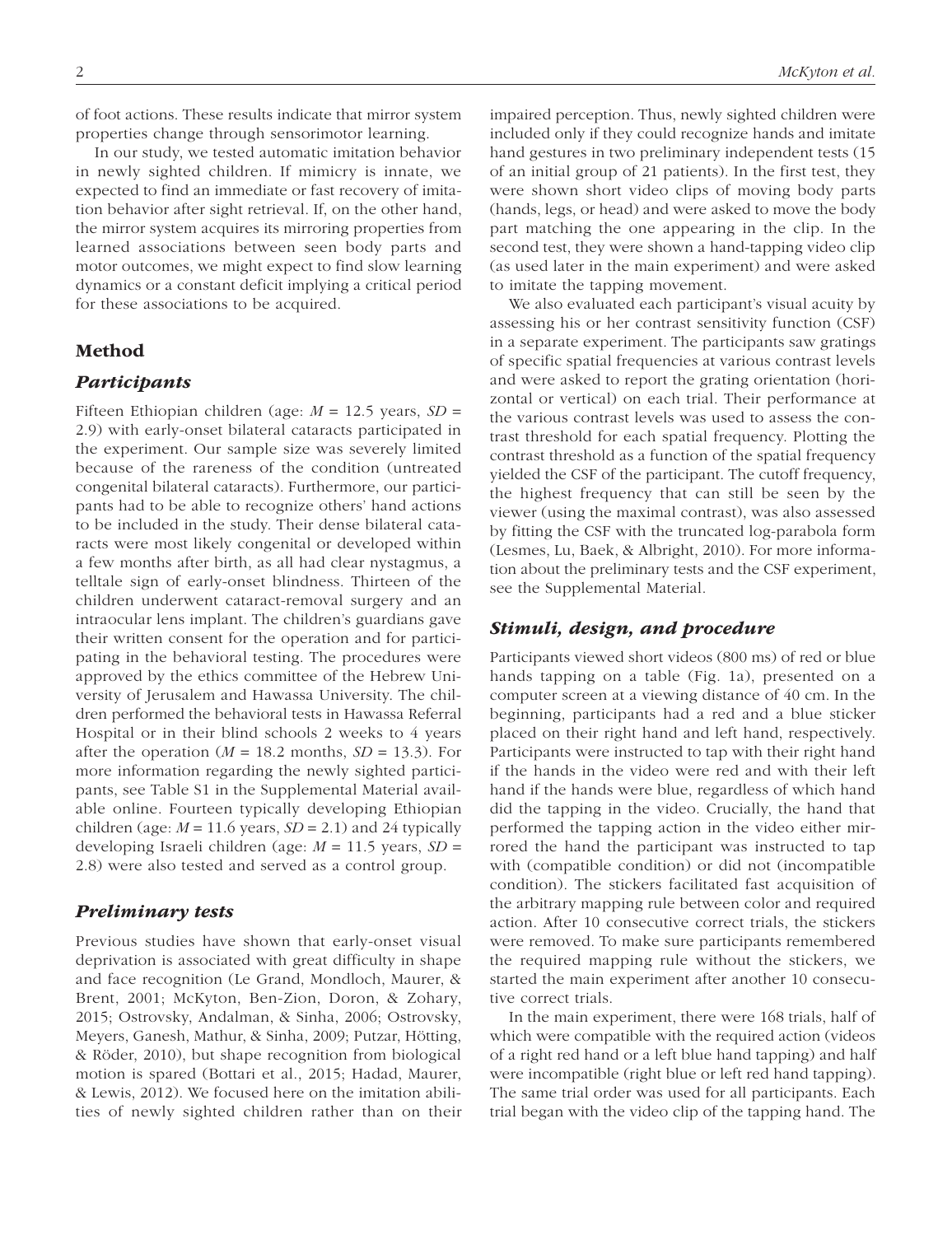Movie Stimulus

T





Fig. 1. Experimental procedure. Participants observed short videos of a pair of hands in which either the right or the left hand tapped on a table (a). Participants were asked to tap as quickly and accurately as possible on a touch screen according to the color of the viewed hands, regardless of which hand in the video tapped (blue = tap with the left hand, red = tap with the right hand). The correct tap was either spatially compatible with the observed action (i.e., mirroring the hand action) or spatially incompatible (i.e., tapping with the hand farthest from the tapping hand in the video). Control participants were given blurred versions of the action videos to compensate for the newly sighted group's low visual acuity (b).

participants were asked to tap with their right or left hand on the basis of the viewed hands' color (red: right tap; blue: left tap). They were told to respond as fast as possible, without compromising their success rate, and their responses were recorded via a touch screen placed horizontally under their hands. The last frame was frozen until the tapping response. The tapping triggered a feedback sound (harmonic melody if correct; buzz if wrong) and initiated the next trial. There were two breaks during the experiment.

Typically, as previously reported in the literature (Ganesh et al., 2014), newly sighted individuals have poor visual acuity, resulting in the loss of high-spatialfrequency information. Thus, we showed the control participants blurred versions of the same action clips (Fig. 1b), similar to that experienced by the newly sighted participants (see the Control for Participants' Low Acuity section in the Supplemental Material). Stimuli were presented and responses were recorded using Experiment Builder software (SR Research, Ottawa, Ontario, Canada). See Video S1 in the Supplemental Material for an example of a few experimental trials.

Participants from both groups had almost perfect accuracy (newly sighted: 97% and 96%; control: 99% and 97% correct responses, for the compatible and incompatible trials, respectively). Trials in which the participants made incorrect responses were excluded from the reaction time (RT) analysis. Furthermore, the first two trials in the main experiment, the first trial after each break, and the first trial immediately after an incorrect response were also discarded from the RT analysis, as an analysis showed that RTs on these trials were typically slower than the average. Thus, the analysis was based on 157 trials, on average.

## Results

Figure 2a shows the tapping RT distributions for the compatible and incompatible conditions (on correct trials) in 1 newly sighted and 1 control participant. Both show an AIE, but its magnitude is bigger in the control participant. The CSF of the newly sighted participant was measured using gratings at different spatial frequencies and contrasts, both pre- and postoperation (Fig. 2b). The CSF of the control participants was measured after blurring each grating with a low-pass filter to generate a "modified" CSF similar to that of the newly sighted participants. Obviously, this modified CSF is not a measure of the control participants' normal visual acuity. The same filter was applied to each image in the hand-action videos used in the main experiment to generate a blurry video (Fig. 1b) that mimicked the image quality experienced by the newly sighted participants.

As expected, in control participants (including all 38 control participants because no difference was found between the Ethiopian and Israeli control groups; see the Supplemental Material for statistical analysis), the viewed hand motion facilitated compatible actions and interfered with incompatible actions, despite being behaviorally irrelevant (mean AIE = 61.6 ms, 95% confidence interval, or CI = [46.9, 76.3], *SD* = 44.6, sign-test *p* < .0001). Theoretically, this effect could stem from a spatial compatibility between the tapping hand and the required response (i.e., a "Simon effect"), which is typically associated with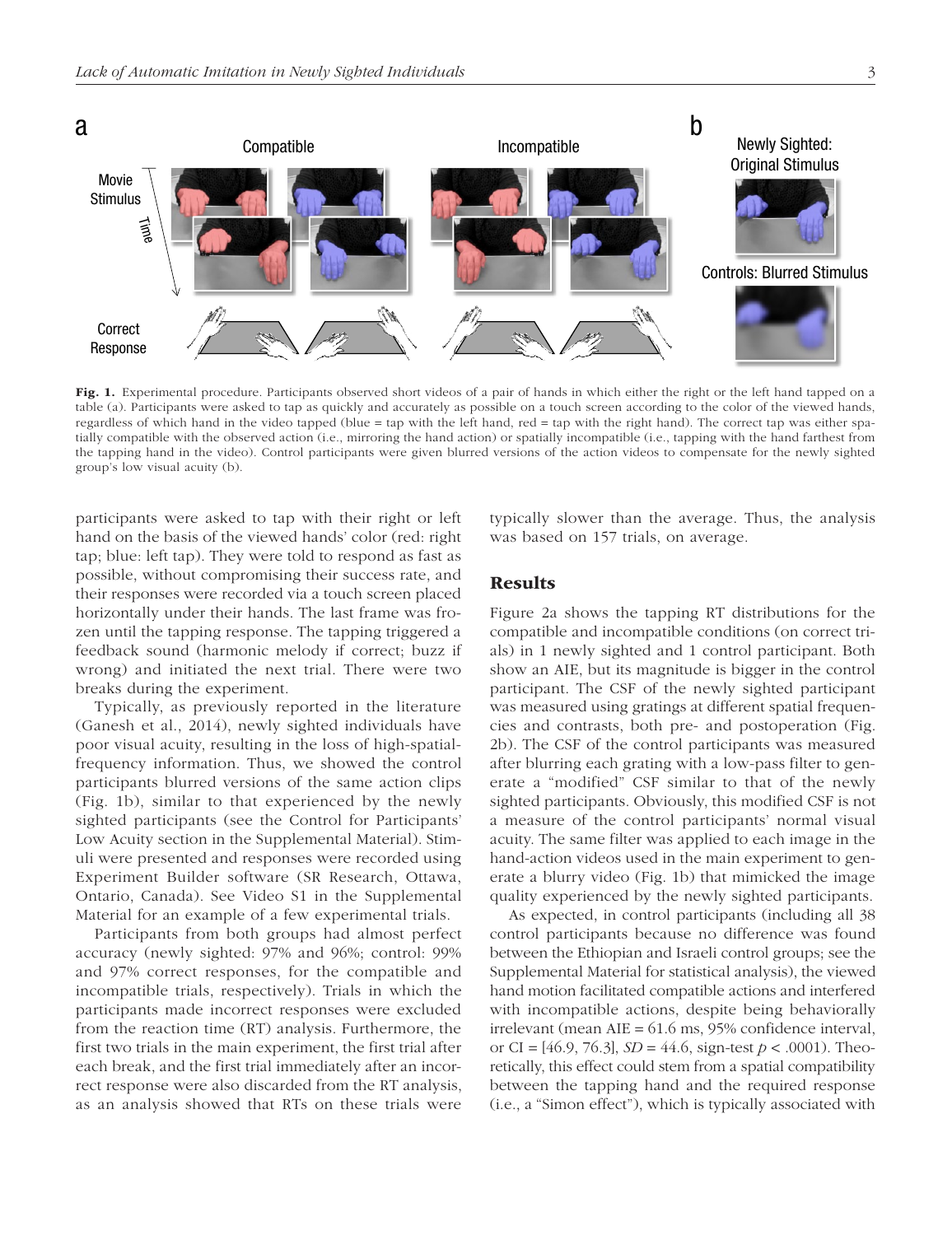

Fig. 2. Exemplars of task performance from the newly sighted and control groups. The response time distribution (a) on correct trials is shown separately for the compatible and incompatible conditions. The mean of each distribution is depicted by an arrow (thin = compatible; thick = incompatible). The automatic imitation effect (AIE) is the difference between the two means. Performance sensitivity in an orientation-discrimination task for a grating is shown (b) as a function of the spatial frequency of the grating (i.e., the contrast sensitivity function, CSF). Data are shown for the newly sighted participant before and after the operation (diamonds and triangles, respectively) and the control participant. The minimum contrast used was 1/128, and therefore the maximal sensitivity that could be measured was 128. The CSF was fitted by a truncated parabola, and the cutoff frequency was calculated by assessing the highest spatial frequency at which the grating could still be perceived (contrast sensitivity = 1; or the required contrast for discrimination is the maximum possible: 100%, as indicated by the gray arrows). Only values on the parabola that were below the maximal sensitivity measure (128) are shown. Note that the control participant's CSF is a modified one, following the blur applied to all stimuli.

a shorter RT. Thus, it may have nothing to do with automatic imitation, which requires recognizing the hands. To minimize this confound, we presented hand action on both sides of the screen during each trial: When one hand moved downward in a tapping action, the opposite hand was raised. Furthermore, 10 of our control participants repeated the experiment using moving blobs (rather than hands) that followed the same motion trajectory as in the main experiment. Unlike the AIE observed in this subgroup in the original experiment (*M* = 75.2 ms,  $SD = 50.1$ , sign-test  $p = .002$ ), no significant AIE effect was found in this spatial-compatibility control experiment (*M* = −30.3 ms, *SD* = 26.5, sign-test *p* = .11; see the Supplemental Material and Fig. S2 for more details on the control for spatial compatibility). Therefore, we conclude that the difference in RT between incompatible and compatible trials in the original experiment is truly due to the AIE.

Figure 3a depicts the AIE in the control participants, the newly sighted participants, and 2 participants who had not yet had cataract-removal surgery as a function of their CSF cutoff frequency (measured on the day of AIE testing). In control participants, the AIE was usually conspicuous regardless of the individual's level of perceived image blur, probably because the key aspect the moving hands—was always present and recognized as such. In newly sighted participants, the AIE was positive (*M* = 24.2 ms, 95% CI = [6.1, 42.3], *SD* = 30.0, sign-test  $p = .023$ ) but significantly smaller than that of the control group—effect-size  $M = 37.4$  ms (control –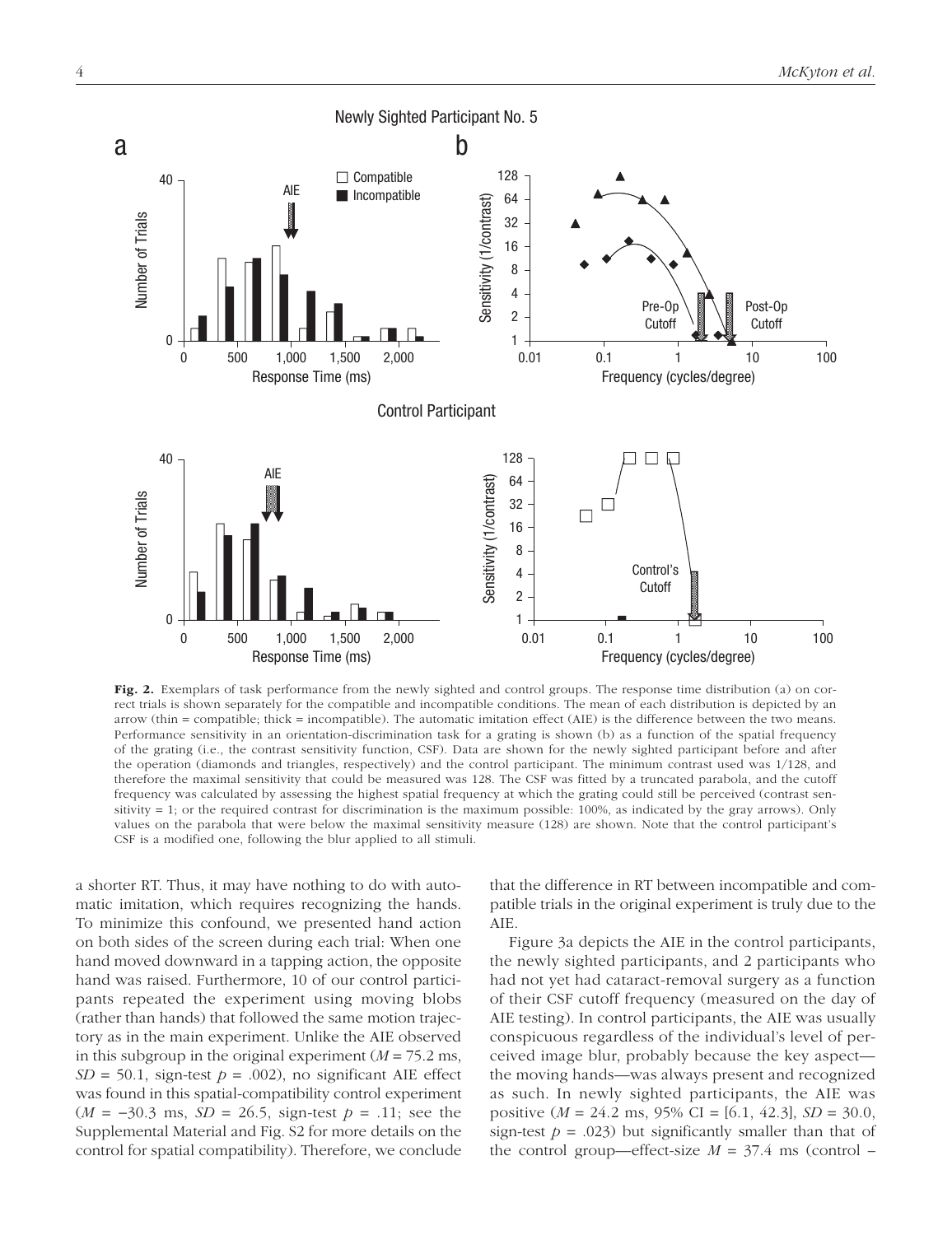

Fig. 3. The automatic imitation effect (AIE). The AIE of each individual (a) is plotted as a function of the individual's contrast-sensitivityfunction (CSF) cutoff frequency (at the time of testing). Newly sighted participants (*n* = 15) are denoted by filled black circles, and control participants ( $n = 38$ ) are denoted by filled gray circles (darker = Ethiopians, lighter = Israelis). The open circles denote the mean value of each group. Diamonds represent values for the 2 participants who had not yet undergone cataract-removal surgery. The AIE in the newly sighted participants and the 2 preoperation participants is also plotted as a function of (b) preoperation CSF cutoff frequency and (c) time since surgery. The AIE is also shown as a function of the (d) newly sighted participants' age at surgery.

newly sighted), Mann-Whitney  $U = 75$ ,  $p = .010$ . Note that the weaker AIE in the newly sighted participants was found despite the fact that, on average, the blur applied to the action videos seen by the control participants was somewhat greater than that perceived by the newly sighted participants. We therefore conclude that, in general, the newly sighted children did not map viewed actions to their own actions as effectively and automatically as did children with typically developed sight.

Figure 3 depicts the dependence of the AIE on visual acuity at the time of testing (3a) and before surgery (3b), as well as on the length of time since surgery (3c), and age at surgery (3d). As can be appreciated, none of those factors can clearly explain the variation in the AIE among the newly sighted participants, nor does the combination of those factors (see Statistical Analysis in the Supplemental Material). Incidentally, note that the few newly sighted participants with good visual acuity (> 9 cycles per degree) who had an extended period of visual experience (> 6 months) had a robust AIE, similar to the average of the control group. This may suggest that the two factors in concert afford automatic mirroring functions. However, these trends did not reach statistical significance and may well be due to random noise.

## **Discussion**

We report that newly sighted children who underwent an operation years after birth show clear signs of impaired automatic imitation, even when tested many months after cataract-removal surgery. We interpret this finding as an indication that newly sighted individuals lack a direct mapping between action viewing and motor performance. To clarify, we do not argue that newly sighted children cannot understand human actions. To the contrary, the newly sighted children qualified for participation in the study only if they could recognize and imitate hands. The issue is whether they imitated the observed actions through a direct mapping strategy or by using an alternative technique.

Direct mapping between observed actions and their internal motor representations is thought to be mediated by mirror neurons that are active when a specific action is observed or performed (Gallese et al., 1996). Such dual-modality activity was found in premotor and parietal regions in the macaque monkey (Gallese, Fadiga, Fogassi, & Rizzolatti, 2002). Importantly, the action-specific activity is also prominent during selfaction in the dark, suggesting that it is essentially motor-related rather than vision-based. In humans, some forms of imitation may be based on a similar mirroring mechanism. Indeed, in a seminal article using functional imaging, Iacoboni and colleagues (1999) showed that frontal and parietal regions, composing the human mirror-neuron-system network, were more active when participants tapped their fingers imitating the same viewed action than when they performed the same tapping action in response to a symbolic cue. A later study showed that repetitive transcranial stimulation of the left inferior frontal gyrus (IFG) abolishes the AIE (Catmur, Walsh, & Heyes, 2009). This suggests that the left IFG plays a causal role in the perceptual-tomotor mapping required for automatic imitation.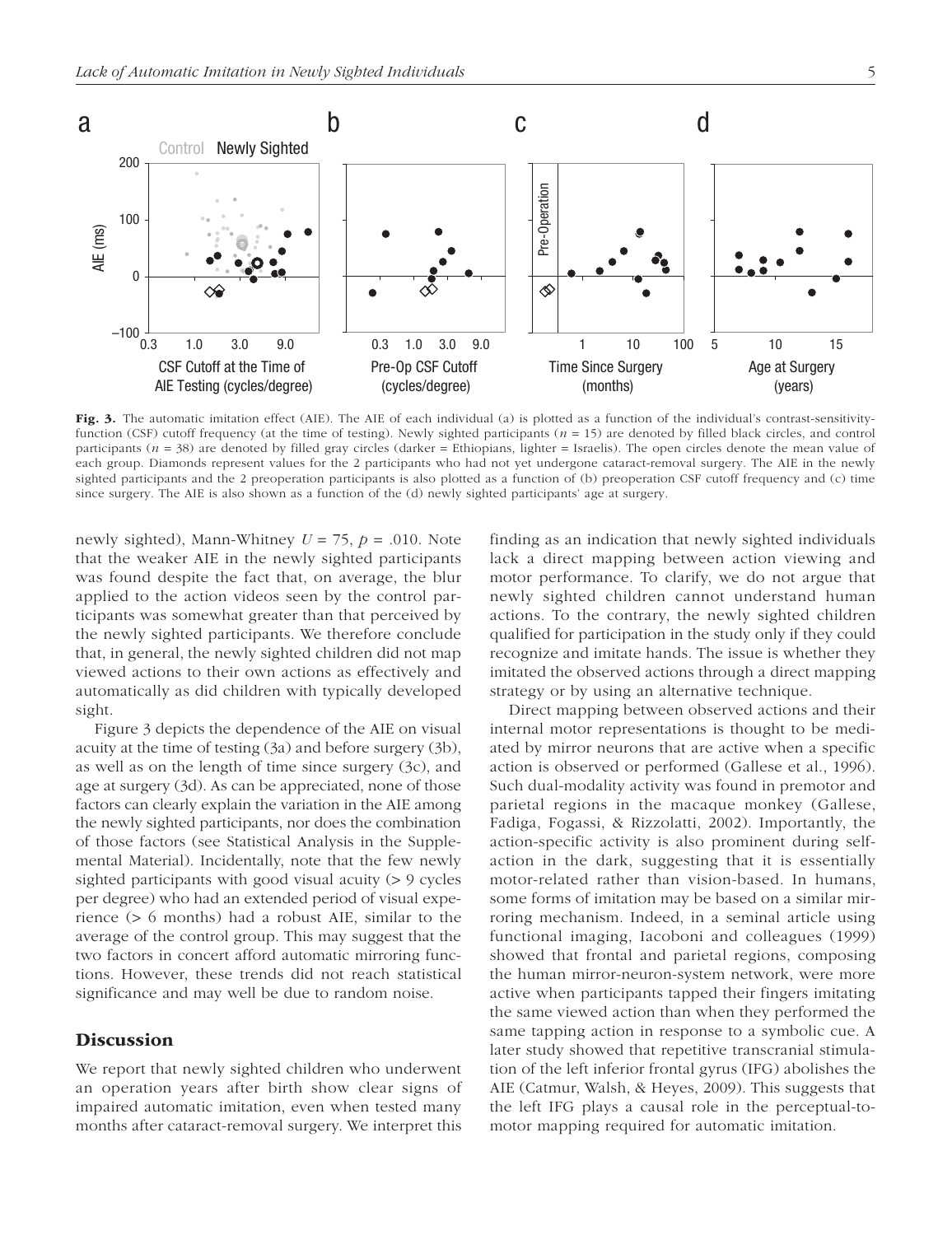Our finding has important implications for a hotly debated issue: Are the foundations for mirror system function available from birth, or do they require substantial visual experience throughout early childhood? Studies supporting the innateness of the mirror neuron system (Lepage & Théoret, 2007) rely solely on controversial studies of neonate imitation of tongue protrusion (Abravanel & Sigafoos, 1984; Meltzoff & Moore, 1977) and finger actions (Meltzoff & Moore, 1977; Nagy et al., 2005). However, many of these studies have been criticized for various methodological flaws (Anisfeld, 1979; Anisfeld et al., 2001; Masters, 1979). Other researchers have shown that the mapping between observed actions and their compatible motor execution is flexible and influenced by both explicit (Heyes, Bird, Johnson, & Haggard, 2005) and implicit (Wiggett, Hudson, Tipper, & Downing, 2011) learning. It is therefore plausible that automatic imitation behavior develops through experience and stimulus-response associative learning.

Our newly sighted participants, who lacked fine visual experience in the early years, did not show quick recovery of automatic imitation. Innate mechanisms, if they exist, are therefore insufficient to sustain a direct matching without proper visual input in the first years of life. Presumably, to generate such a direct mapping, one must learn to associate self-initiated motor plans with their corresponding visual outcomes. Once a common representational format for perception and action is established, it may allow generalization to map the observed action of other individuals to our own actions, provided that there is enough acuity to recognize these actions. We conclude that visual experience is essential for the development of proper mirror system function. It is currently unclear whether the development of this function is characterized by a critical period (before 7 years) or is simply slow to be acquired at a later age.

#### Action Editor

Alice J. O'Toole served as action editor for this article.

## Author Contributions

A. McKyton and E. Zohary planned the experiments, analyzed the data, and wrote the manuscript. I. Ben-Zion supervised the clinical work, including surgery and postsurgical vision assessment.

## Acknowledgments

We thank Barry Goldberg and Irit Rabinowicz for their help in data collection and Zemene Zeleke for project coordination in Ethiopia. We also thank Lior Shmuelof and Ilan Dinstein for insightful comments.

## Declaration of Conflicting Interests

The author(s) declared that there were no conflicts of interest with respect to the authorship or the publication of this article.

#### Funding

The study was funded by the Israel Science Foundation Grant (501/13) and the German Research Foundation (DFG Grant ZO 349/1-1) to E. Zohary.

#### Supplemental Material

Additional supporting information can be found at [http://](http://journals.sagepub.com/doi/suppl/10.1177/0956797617731755) [journals.sagepub.com/doi/suppl/10.1177/0956797617731755](http://journals.sagepub.com/doi/suppl/10.1177/0956797617731755)

#### References

- Abravanel, E., & Sigafoos, A. D. (1984). Exploring the presence of imitation during early infancy. *Child Development*, *55*, 381–392.
- Anisfeld, M. (1979). Interpreting "imitative" responses in early infancy. *Science*, *205*, 214–215.
- Anisfeld, M., Turkewitz, G., Rose, S. A., Rosenberg, F. R., Sheiber, F. J., Couturier-Fagan, D. A., . . . Sommer, I. (2001). No compelling evidence that newborns imitate oral gestures. *Infancy*, *2*, 111–122.
- Bottari, D., Troje, N., Ley, P., Hense, M., Kekunnaya, R., & Röder, B. (2015). The neural development of the biological motion processing system does not rely on early visual input. *Cortex*, *71*, 359–367.
- Catmur, C., Gillmeister, H., Bird, G., Liepelt, R., Brass, M., & Heyes, C. (2008). Through the looking glass: Countermirror activation following incompatible sensorimotor learning. *European Journal of Neuroscience*, *28*, 1208–1215.
- Catmur, C., Walsh, V., & Heyes, C. (2009). Associative sequence learning: The role of experience in the development of imitation and the mirror system. *Philosophical Transactions of the Royal Society B: Biological Sciences*, *364*, 2369–2380.
- Chartrand, T. L., & van Baaren, R. (2009). Human mimicry. In M. P. Zanna (Ed.), *Advances in experimental social psychology* (Vol. 41, pp. 219–274). San Diego, CA: Academic Press.
- Gallese, V., Fadiga, L., Fogassi, L., & Rizzolatti, G. (1996). Action recognition in the premotor cortex. *Brain*, *119*, 593–609.
- Gallese, V., Fadiga, L., Fogassi, L., & Rizzolatti, G. (2002). Action representation and the inferior parietal lobule. In W. Prinz & B. Hommel (Eds.), *Common mechanisms in perception and action: Attention and performance* (Vol. XIX, pp. 334– 355). New York, NY: Oxford University Press.
- Ganesh, S., Arora, P., Sethi, S., Gandhi, T. K., Kalia, A., Chatterjee, G., & Sinha, P. (2014). Results of late surgical intervention in children with early-onset bilateral cataracts. *British Journal of Ophthalmology*, *98*, 1424–1428.
- Hadad, B. S., Maurer, D., & Lewis, T. L. (2012). Sparing of sensitivity to biological motion but not of global motion after early visual deprivation. *Developmental Science*, *15*, 474–481.
- Heyes, C. (2011). Automatic imitation. *Psychological Bulletin*, *137*, 463–483.
- Heyes, C., Bird, G., Johnson, H., & Haggard, P. (2005). Experience modulates automatic imitation. *Cognitive Brain Research*, *22*, 233–240.
- Iacoboni, M. (2009). Imitation, empathy, and mirror neurons. *Annual Review of Psychology*, *60*, 653–670.
- Iacoboni, M., Woods, R. P., Brass, M., Bekkering, H., Mazziotta, J. C., & Rizzolatti, G. (1999). Cortical mechanisms of human imitation. *Science*, *286*, 2526–2528.